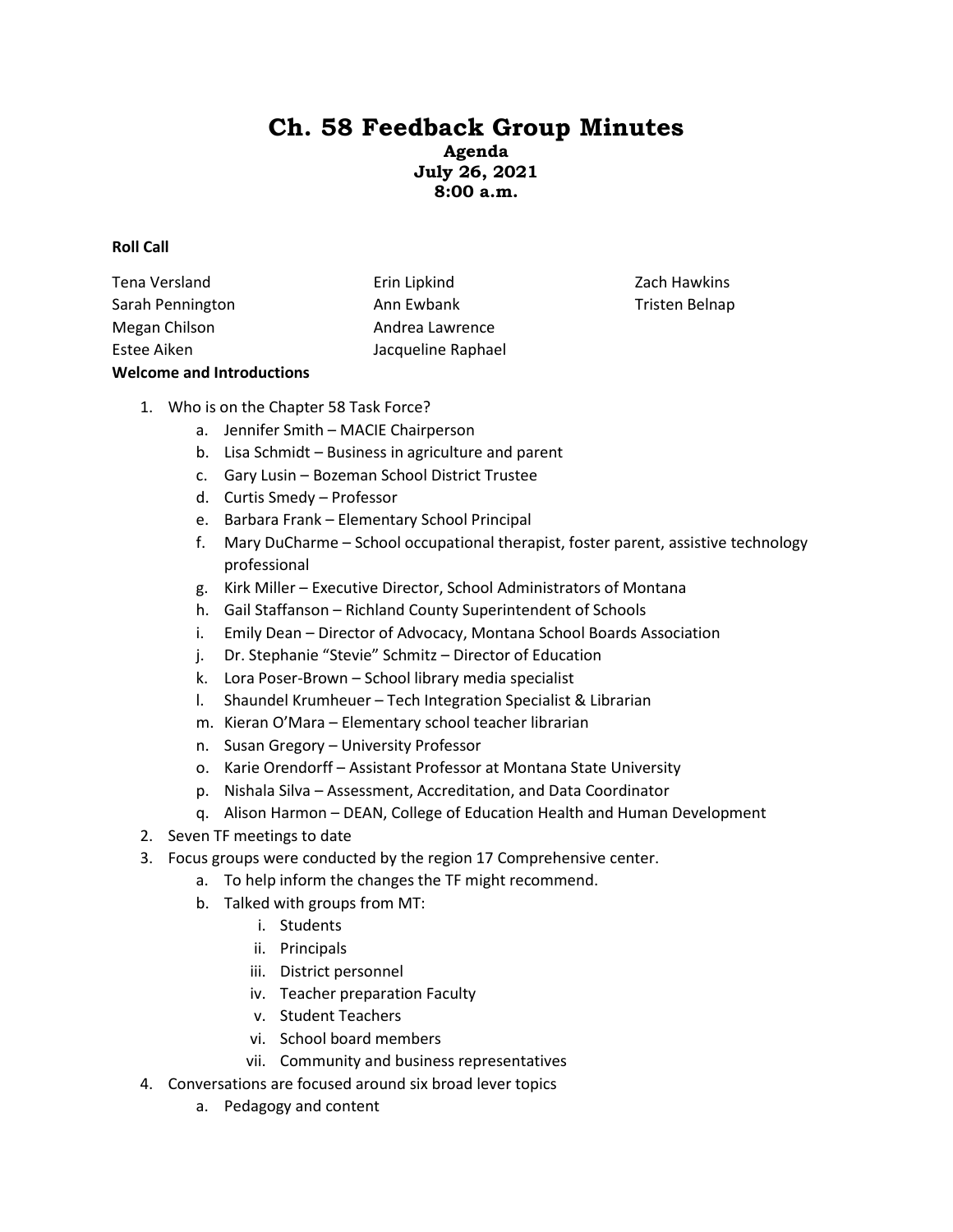- b. Real world experiences
- c. More robust observations and mentorship
- d. Continuous improvement and lifelong learning
- e. Relationships
- f. Appropriate technical skills and knowledge
- 5. What is the meaning of technical skills and knowledge?
	- a. COVID has shifted some of the standards
		- i. Especially with remote learning
			- 1. Probably here to stay
	- b. What is necessary in an EPP to help set candidates up for success with these technological challenges.

### **Overview of Task Force meetings**

- 1. Task Force Discussion and Themes
	- a. How to differentiate the learning experience: Equality of educational opportunities. More active learning, personalized/individualized learning.
		- i. A lot of content and pedagogy discussion
			- 1. A really good understanding of how to provide an equal opportunity to all students no matter the students:
				- a. Background
				- b. Social Emotional Needs
				- c. Any other unique situations
		- ii. Especially in the secondary level, incorporating more active learning.
			- 1. Will meet students abilities
	- b. Technological proficiencies: Ensuring candidates are suited for the evolving technological landscape in education.
		- i. What is the educational landscape going to be like in the future?
			- 1. How can we prepare?
			- 2. What remote possibilities will be available or should be available.
	- c. Increasing classroom experience: providing more opportunities for in-school and classroom experience in EPP programs. Year long internships. More diverse settings.
		- i. Year long internships may be a recommendation in either:
			- 1. Specifically in the ARM
			- 2. Or as a broad recommendation to be incorporated
		- ii. Recommendation for a pilot program
		- iii. Creating more diverse experiences in EPP
	- 1. Possible to get students in more rural schools as part of an EPP d. What is necessary to ensure continuous improvement?
		- i. What does continuous improvement really mean?
			- ii. What does it look like?
			- iii. What would the outcome look like to know an educator is engaged in continuous improvement?
	- e. Classroom content knowledge versus integration of college and career readiness standards.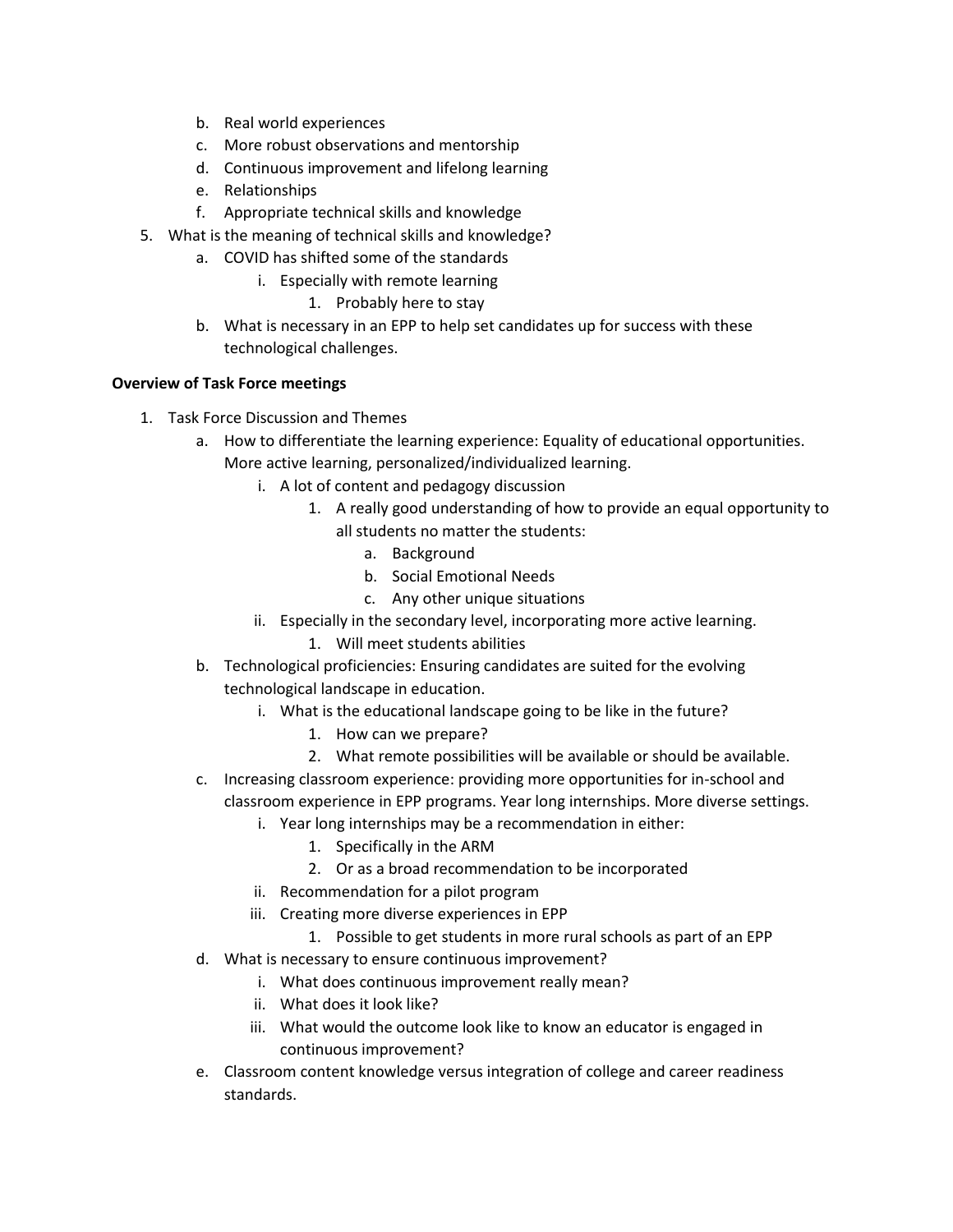- i. How can language be incorporated into ARM?
	- 1. Are educators only teaching:
		- a. History
		- b. Science
		- c. Art
	- 2. Is an educator helping to connect how a student can use what they are learning in their life and future career?
- f. Developing relationships with students, parents, and the community at large.
	- i. Fostering positive relationships
		- 1. Helps the student become a contributing and respected member of their community.
- 2. Promotion of a yearlong internship:
	- a. Very difficult to find placement for students
	- b. Writing chapter 58 and implementing the rule are very different.
		- i. What would the implementation of a year long internship?
		- ii. Bringing groups together to create seamless process is difficult:
			- 1. School Boards
			- 2. EPP
			- 3. SEAs
			- 4. LEAs
				- a. What conversations are being had for the roll out with each organization?
		- iii. In the TF, it is all in the conversation stage.
			- 1. A year long student teaching requirement would be rolled out to the best of OPI's ability.
			- 2. The TF is aware of all the moving pieces and how to make them fit together.
				- a. The recommendation may be more exploration of the program.
			- 3. The Superintendent is who ultimately has the choice to recommend to the BOPE or not.
			- 4. The BOPE will then vote.
				- a. Fiscal impact will also be considered.
	- c. Rural schools have a very hard time placing students.
		- i. Larger school districts have an easier time.
	- d. The Distance to schools could also be a challenge
		- i. Many candidates tend to be young
			- 1. Possibly not comfortable to drive or have the necessary tools to drive a distance.
- 3. The use of the Term Learning Styles
	- a. There is no data that supports the claim that students have different learning styles.
- 4. Underlying idea of:
	- a. Differentiated personalized learning
	- b. Ensuring candidates are candidates are suited for the technological landscape in education.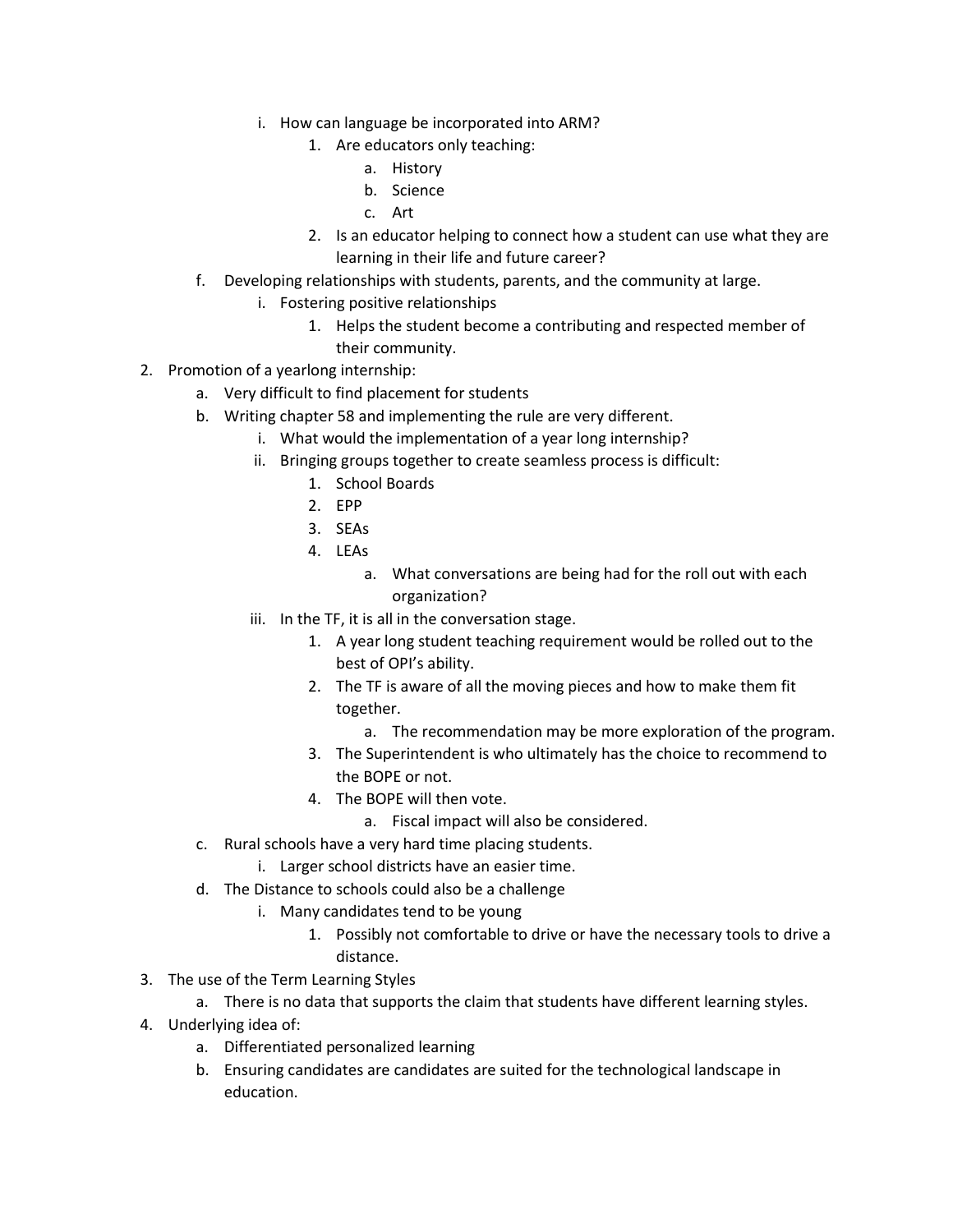- i. is there a plan to change the evaluation process to judge if this learning is happening in schools?
	- 1. Will just having a language change in ARM actually implement change in the field?
	- 2. There may need to be some sort of support for these topics.
- 5. There was a roll out for an evaluation in 2014
	- a. Schools are supposed to be using EPAS
		- i. Training did not follow and is not used well.
	- b. On the Western side of MT
		- i. EPAS was rolled out well.
			- 1. Training was not consistent
- 6. The induction processes
	- a. Mandated that there is induction
	- b. Has not been talked about and revised in years.
		- i. If MT wants continuous improvement
			- 1. How is this fostered?
			- 2. Students that have an induction are much more likely to be successful.
	- c. How are retaining teachers?
		- i. Starting from the ground up consistently is very tasking on the workforce.

### **Task Force Recommendations**

- 1. These recommendations were voted on Thursday 7.22.21:
	- a. 10.58.501: change part (a) to include developmentally appropriate instruction and evidence based best practices; change parts (b) and (l) to include Native languages
		- i. It is not the intent of TF to expect candidates to be fluent in all native American languages
			- 1. If they have more background, they will be more culturally responsive in reservation school communities.
				- a. Basic language fluency (greetings and short common phrases)
				- b. An understanding of the importance of the language in those communities
	- b. Add Subchapter to include English as a Second Language (ESL)
	- c. Add subchapter to include Indigenous Language Endorsements
		- i. The current process for these endorsements is done through the reservations.
		- ii. No EPP currently have a tribal language program but maybe the tribal colleges would be willing to partner with EPP.
- 2. TF discussed adding a subchapter around American Sign Language (ASL) and Exact Sign Language (ESL)
	- a. The suggested recommendation for TF was to add Subchapter to include an ASL/ ESL teaching endorsement
- 3. This process does feel fast.
	- a. To do this with the extensive research and completeness to include ESL endorsement subchapters.
- 4. There needs to be alignment with Chapters 58 and 55